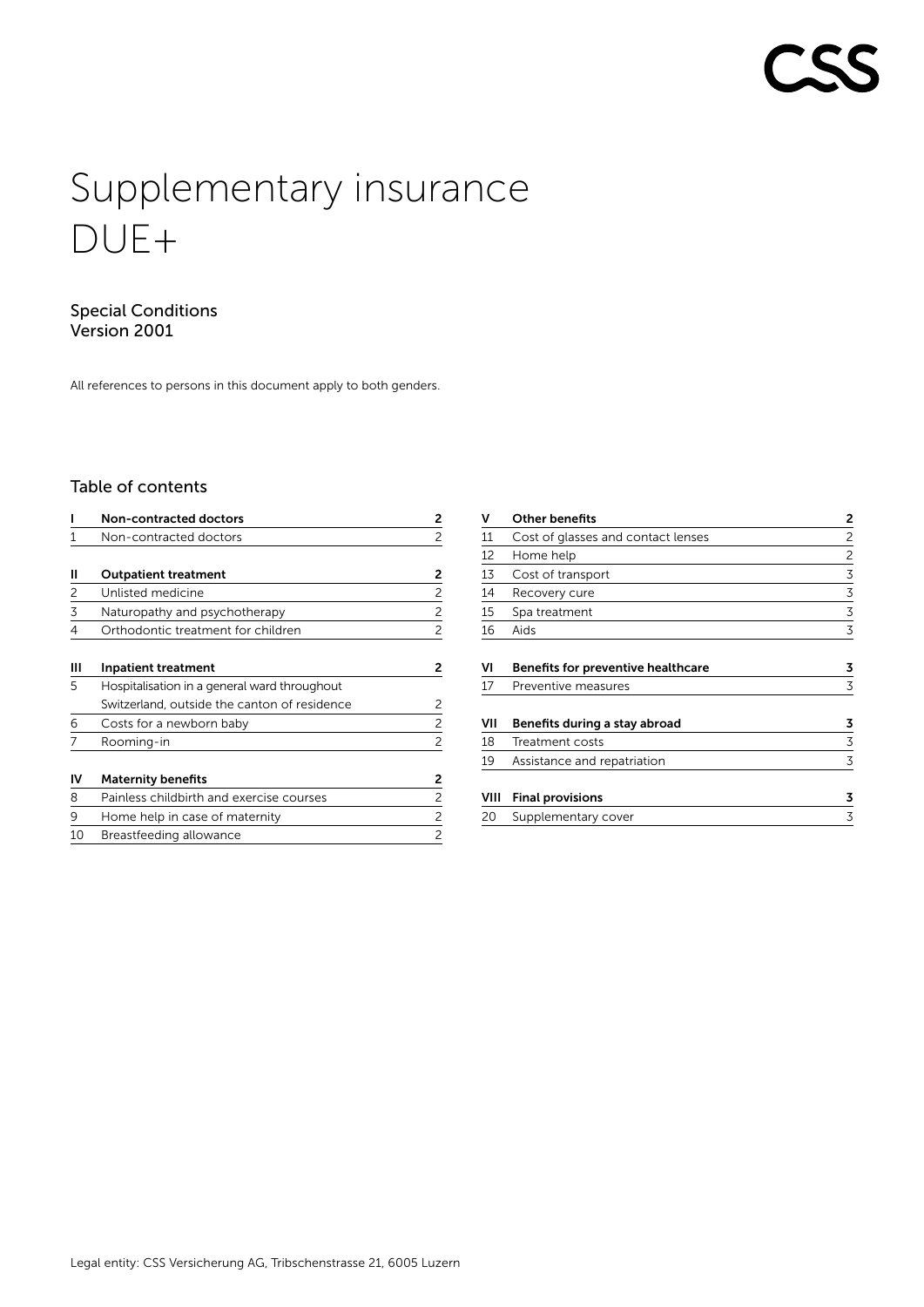# <span id="page-1-0"></span>Non-contracted doctors

#### Art. 1 Non-contracted doctors

CSS will reimburse 90% of the fees of doctors who have opted out under the KVG and of the costs of scientifically recognised therapeutic procedures they prescribe, up to a maximum of CHF 30,000 per calendar year.

# II Outpatient treatment

### Art. 2 Unlisted medicine

CSS will reimburse 90% of the cost of medically prescribed medicine which is not recognised under the mandatory healthcare insurance in accordance with the KVG, providing the medication in question is registered with SWISSMEDIC and is not mentioned on CSS's list of pharmaceutical preparations to be paid by insured persons.

### Art. 3 Naturopathy and psychotherapy

- 3.1 CSS will reimburse, up to a maximum of CHF 2,000 per calendar year, 90% of the costs for outpatient therapy administered using natural health methods or on a doctor's prescription by psychotherapists or psychologists who are not medical doctors, on condition that the service provider can prove he has relevant training or is a member of a professional association recognised by CSS.
- 3.2 Cover will be granted for treatment by psychotherapists and psychologists who are not medical doctors on condition that these service providers are not accredited under the mandatory healthcare insurance in accordance with the KVG.

### Art. 4 Orthodontic treatment for children

- 4.1 CSS will reimburse, up to a maximum of CHF 3,000 per calendar year, 90% of the costs for orthodontic treatment started before age 15.
- 4.2 These benefits will be paid up to a maximum amount of CHF 15,000 per insured person and at most until age 20 is attained.

# III Inpatient treatment

- Art. 5 Hospitalisation in a general ward throughout Switzerland, outside the canton of residence
- 5.1 CSS will reimburse the additional treatment costs and cost of accommodation in the general ward (room with several beds) of a public or private hospital in Switzerland, located outside the insured person's canton of residence and recognised in the cantonal hospital planning list.
- 5.2 The insured person must select a hospital or a ward within such hospital that is suited to the type of nursing care required.
- 5.3 Benefits will not be paid if hospitalisation takes place in a ward other than the general ward.
- 5.4 These benefits are granted without limit of time.

# Art. 6 Costs for a newborn baby

- 6.1 CSS will reimburse the entire cost of hospitalisation for a newborn baby insured with CSS, provided the baby resides together with his mother in the general ward of a hospital that is recognised in the cantonal hospital planning list.
- 6.2 If the mother has cover with another insurer for the private or semi-private ward, CSS will likewise reimburse the entire cost of hospitalisation for the newborn baby insured

with CSS, following deduction of the benefits due to the mother from such insurance.

#### Art. 7 Rooming-in

- 7.1 CSS will reimburse, up to maximum of CHF 3,000 per calendar year, 90 % of the costs of hospital accommodation for the father or mother, if the latter is required to accompany their minor child undergoing hospitalisation.
- 7.2 This benefit is guaranteed within the scope of this supplementary insurance for the child, providing said parent has also taken out mandatory healthcare insurance and at least one supplementary insurance with CSS.

# IV Maternity benefits

#### Art. 8 Painless childbirth and exercise courses

CSS will reimburse, up to a maximum amount of CHF 300 per case of maternity, 90% of the cost of ante- natal courses, birth preparation classes or antenatal or postnatal exercise classes.

#### Art. 9 Home help in case of maternity

- 9.1 Within the scope of this supplementary insurance for the mother, CSS covers the costs of home help delivered by a public service or private organisation if such help is necessary on medical grounds, as confirmed by a doctor, and begins immediately following childbirth.
- 9.2 CSS will reimburse the costs of such home help up to a maximum of CHF 70 per day for a period of no more than 14 days per case of maternity, providing the newborn is also insured with CSS.

### Art. 10 Breastfeeding allowance

- 10.1 CSS grants a breastfeeding allowance of CHF 100 if the insured person exclusively or partially breastfeeds her child for at least 10 weeks. In case of multiple births, the breastfeeding allowance is paid for each child.
- 10.2 The allowance amounts to CHF 200, if both mother and child are insured with CSS.

# V Other benefits

#### Art. 11 Cost of glasses and contact lenses

- 11.1 For children up to the age of 18, CSS will reimburse 90% of the cost of glasses or contact lenses needed for medical reasons, up to a maximum of CHF 150 per calen- dar year.
- 11.2 If this contribution for children is not claimed in a calendar year, it will be added to the amount available in the follow- ing year, up to a maximum of CHF 300 per period of three consecutive calendar years.
- 11.3 For adults, CSS will reimburse 90% of the cost of glasses or contact lenses needed for medical reasons, up to a maximum of CHF 300 per period of three consecutive calendar years.

### Art. 12 Home help

- 12.1 CSS covers the costs of home help delivered by a public service or private organisation if such help is necessary on medical grounds, as confirmed by a doctor, and begins immediately following hospitalisation.
- 12.2 CSS will reimburse the costs of such home help up to a maximum of CHF 70 per day for no more than 30 days per calendar year.